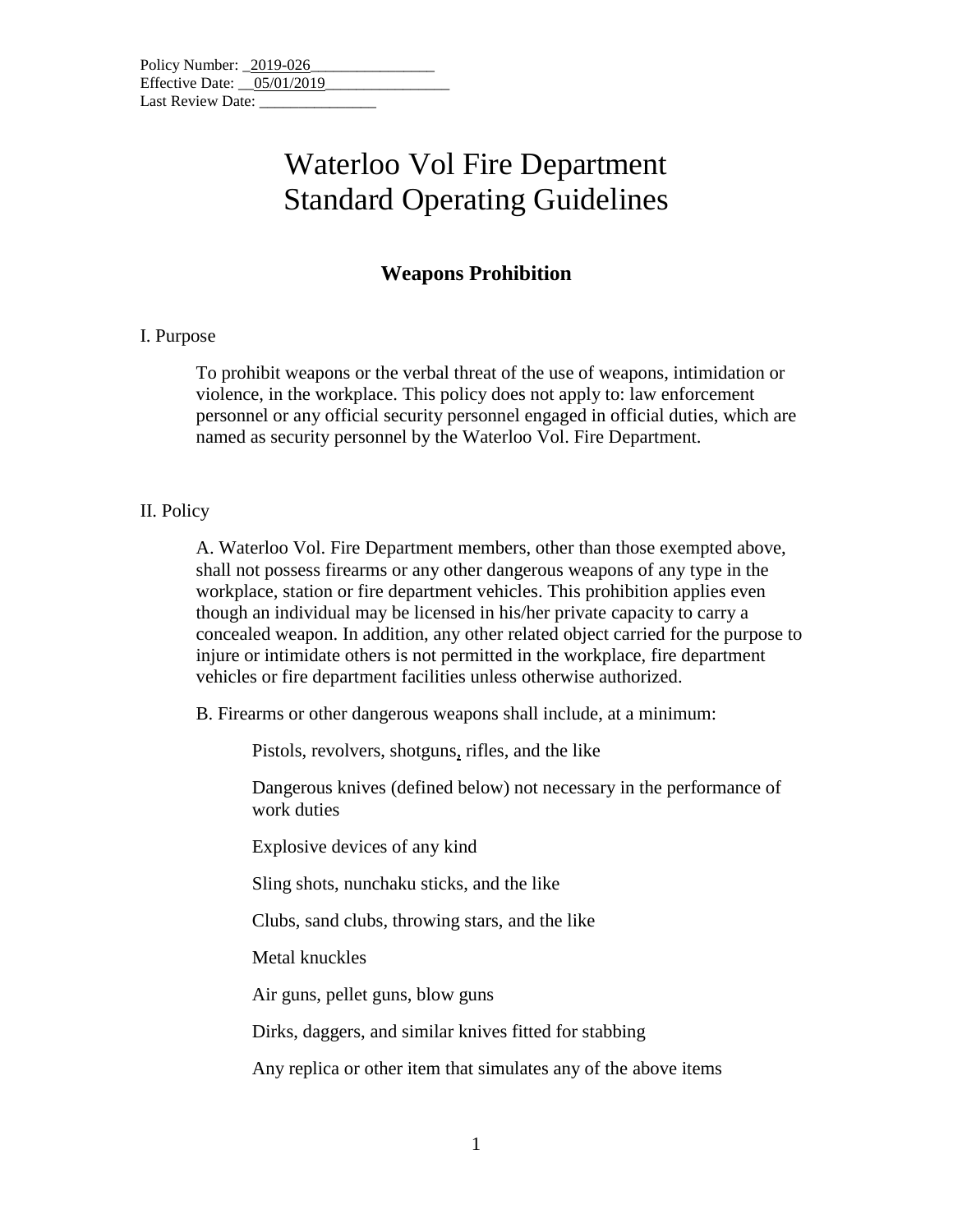# Waterloo Vol Fire Department Standard Operating Guidelines

C. Workplace Defined: "Workplace" means any building, vehicle, or outdoor space members may work at or be called to for emergency response.

D. Firearm defined: A "firearm" is any device designed to expel a projectile by means of an explosion and subsequent expanding gases.

E. Dangerous Knife Defined: "Dangerous knife" means any fixed-blade knife as defined by LMC 10.52.020 or any knife, regardless of its type, having a blade length of greater than 3 inches measured from the point where the knife blade meets the knife handle to the tip. "Dangerous knife" also includes any Balisong knife or switchblade knife as defined by LMC 10.52.050.

F. Waterloo Vol. Fire Department members are prohibited from engaging in any violent behavior towards others, with the exception of law enforcement officers who are acting in an official capacity. Any physical, verbal or visual act (with or without a weapon) that threatens, attempts to intimidate, creates fear, or has the purpose of unreasonably interfering with an individual's work performance, creates an intimidating, hostile or offensive work environment is prohibited. This includes aggressive or hostile behavior, intentionally damaging property, committing acts motivated by, or related to, workplace harassment or domestic violence.

Non-exclusive examples of conduct which is prohibited:

Causing physical injury to another person;

Making threatening remarks;

Acting aggressively or hostilely, creating reasonable fear of injury for another person or subjecting another individual to emotional distress;

Damaging fire department or members property;

Possessing a firearm or dangerous weapon while on fire department property or while on fire department business;

Committing hostile acts motivated by, or related to, workplace harassment or domestic violence;

Conducting harassing surveillance, i.e. stalking;

Threatening weapons or bringing them to the workplace,